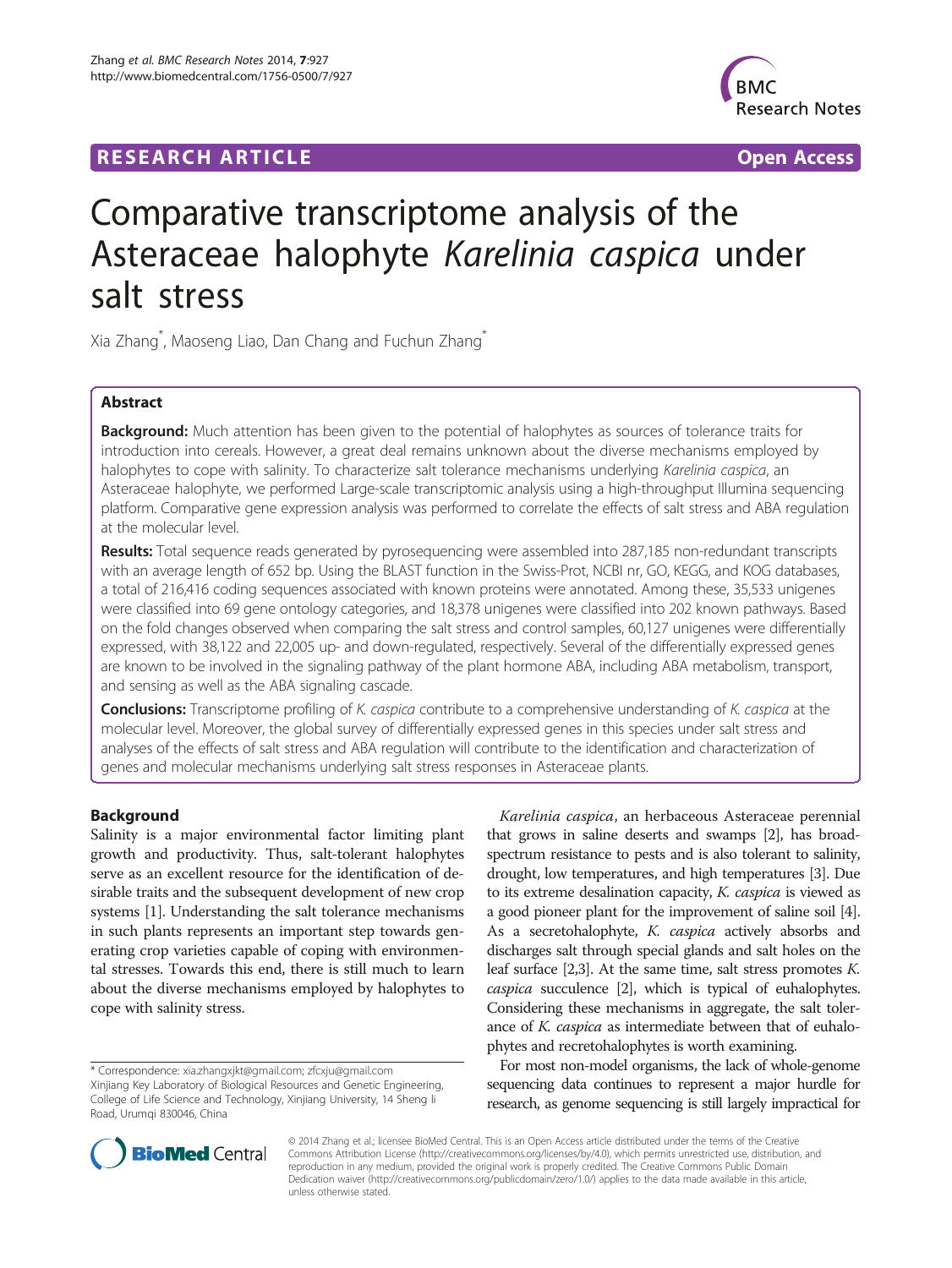most eukaryotes and cannot be finished in a short timeframe. In contrast, high-throughput transcriptome analysis can be performed whether or not genomic sequences for the organism of interest are available [\[5](#page-7-0)] and thus represents a feasible approach for organisms that have not been sequenced. To date, transcriptome analysis has been employed in a wide range of eukaryotes including the following: yeast [\[6](#page-7-0)], mice [[7](#page-7-0)], humans [\[8\]](#page-8-0), Arabidopsis [\[9\]](#page-8-0), Caenorhabditis elegans [\[10\]](#page-8-0), rice [\[11\]](#page-8-0), and Vitis vinifera [\[12\]](#page-8-0).

In addition to regulating diverse aspects of plant growth and development, abscisic acid (ABA) is also required for plant resistance to drought and salt stress [\[13-15\]](#page-8-0). Numerous studies have aimed to elaborate the cellular and molecular responses of plants to ABA, including those related to ABA sensing, signaling, metabolism, and transport.

To globally survey the salinity-induced ABA responses in K. caspica, RNA-Seq technology was used. The transcription profiles of control and salt-stressed plants were compared, and dynamic changes in the transcriptome were analyzed. The goal of the present work was to elucidate physiological processes, including those involved in the ABA regulatory network, that are induced by salt stress in the halophyte K. caspica at the transcriptomic level.

## Methods

#### Plant materials

The K. caspica seeds used in this study were obtained from saline land (Wujiaqu, Xinjiang, China). Specific permission was not required for this collection activity at these locations, which are considered wastelands, and the field studies did not involve endangered or protected species. Eight-week-old seedlings germinated in perlite: vermiculite substrate (3:1) supplemented with 300 mM NaCl at 25°C and grown under a 16-hour photoperiod were used for the expression analysis. The treated and nontreated groups were sampled at 3, 6, 12, 24, 36, and 48 hours. After washing with deionized distilled water, the material from the different time points was combined to generate the final samples used for cDNA library preparation.

#### Preparation of cDNA Libraries for RNA-Seq

For each treatment (i.e., the control and salt stress treatments), approximately 100 g fresh material was used for RNA preparation. Total RNA was extracted using the RNAqueous Kit [\[16](#page-8-0)] then subsequently treated with RNase-free DNase I (QIAGEN #79254) to remove residual genomic DNA. For each treatment, mRNAs were treated with Truseq RNA sample preparation kit (Illumina-15026495, USA), firstly purified from the 20 mg total RNA using oligo (dT) magnetic beads and fragmented using fragmentation buffer. Cleaved short RNA fragments were used for first-strand cDNA synthesis using reverse transcriptase and hexamer primer, followed by second strand cDNA synthesis using DNA polymerase I and RNase H. Following a quality check

using an Agilent 2100 Bioanalyzer, the cDNA libraries were used for sequence analysis using the Illumina HiSeq TM 2000 system.

## Transcriptome analysis

Raw sequencing data were deposited in the DDBJ/EMBL/ GenBank database (accession number GANI00000000). After the adapter sequences were trimmed from the raw reads, empty reads and reads containing unknown nucleotides (Ns) > 5 were removed. The remaining clean reads were *de novo* assembled into unigenes using Trinity software (trinityrnaseq\_r2012-06-08 edition). The paired-end method was then used to acquire a single set of nonredundant unigenes. Glimmer 3.02 and EMBOSS\_6.3 software were used to analyze the coding sequences (CDS) of the unigenes. All non-redundant unigenes were used to perform BLAST searches and to obtain annotation information in the following databases: NCBI nr, Swiss-Prot, Kyoto Encyclopedia of Genes and Genomes (KEGG), and Cluster of Orthologous Groups (KOG). WEGO [\[17\]](#page-8-0) was used to classify GO function, which was analysis using the Blast2go program [\[18\]](#page-8-0).

### Identification of differentially expressed genes

RPKM (reads per kilobase per million reads) values were used to evaluate expression and to quantify transcript levels [[19](#page-8-0)], and differentially expressed unigenes [[20](#page-8-0)] were identified by fold change values and fisher test. In the present study, the fold.change (AB) value  $\geq 1$  were choosen was used to as the threshold to determine significant differences in gene expression. For the pathway enrichment analysis, all differentially expressed unigenes were mapped to terms in the KEGG database. A search was then performed for significantly enriched KEGG terms compared to the whole transcriptome background.

## Quantitative RT-PCR (qRT-PCR) analysis

For qRT-PCR, total RNA was isolated from 200 mg frozen materials as described above. Three biological replicates were performed for both the control and salt stress-treated seedlings. For each qRT-PCR reaction, 100 ng of RNA that had been treated to remove genomic DNA was used as template for cDNA synthesis. Additional file [1:](#page-7-0) Table S1 lists the sequences of the primer pairs used for qRT-PCR. The relative transcript levels of selected genes were quantified using Platinum® SYBR® Green qPCR SuperMix-UDG (Invitrogen, CA, USA). The reactions were performed using the 7500 Real-Time PCR system and software (Applied Biosystems, CA, USA). KcACTIN, which was constant under the tested conditions, was included for normalization in each qRT-PCR run. Average expression ratios (PQ/C) were calculated using the ΔΔCT method, and log2 fold-change values were used.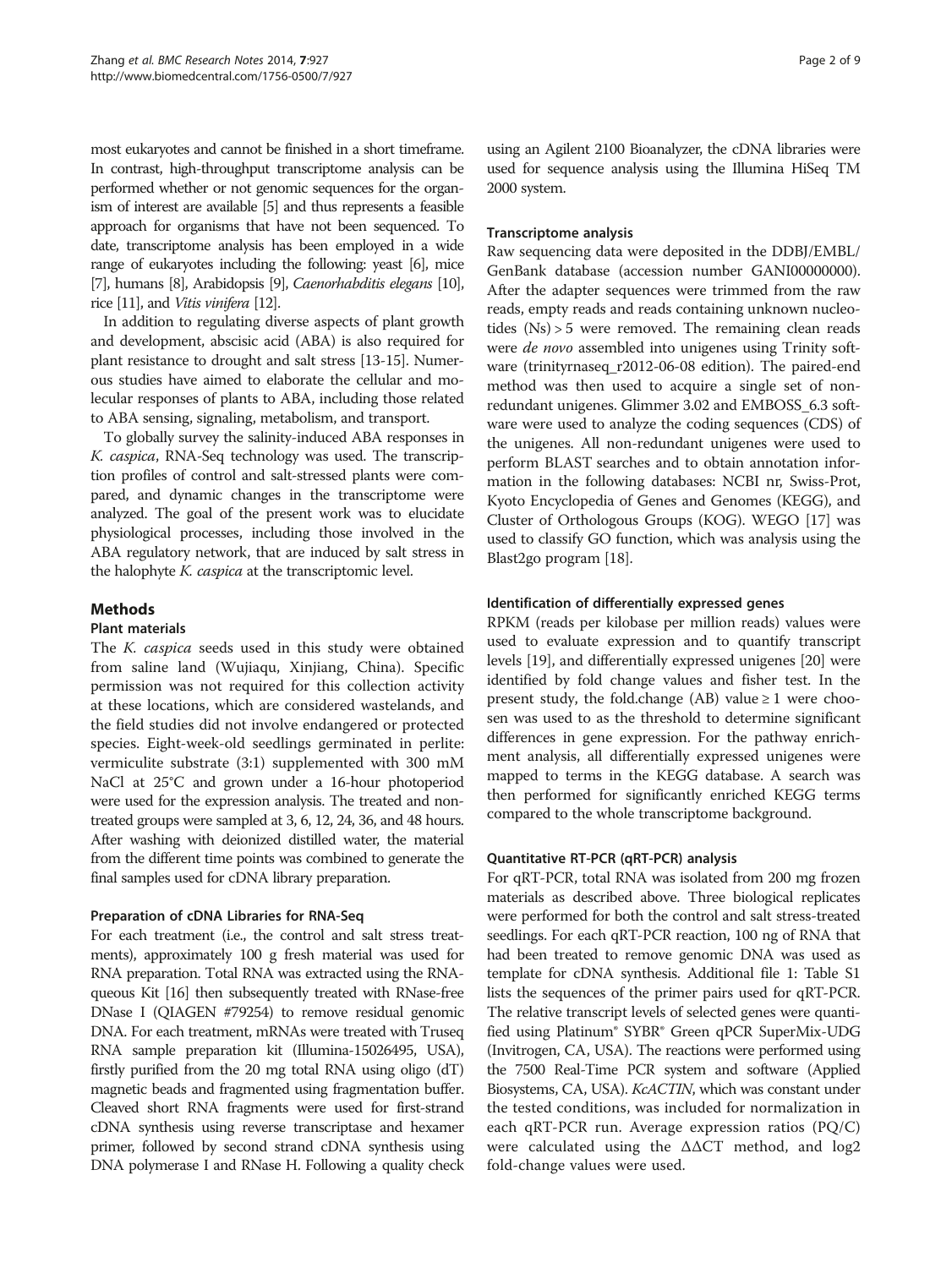### Results and discussion

#### Raw reads processing and assembly

To obtain transcript information for K. caspica, two cDNA libraries were prepared for the control and salt stress-treated plants then sequenced using the Illumina sequencing platform. The raw reads were transformed by base calling from the image data output from sequencing. After trimming the adapter sequences and removing sequences with unknown or low quality bases, approximately 50.35 and 51.58 million clean reads were obtained for the control and salt stress samples, respectively. Trinity software (trinityrnaseq\_r2012-06-08) and the pairedend method were used for de novo assembly of the clean reads into contigs. A total of 287,185 transcripts with different lengths were generated from both of the treatments (Additional file [2](#page-7-0): Table S2), which provided abundant information for subsequent analysis of salt stress-associated genes in K. caspica.

## Functional annotation and GO assignments of the assembled transcripts

The unigene sets obtained from the K. caspica transcriptome data were annotated based on protein sequence homology. First, we used glimmer3.02 and EMBOSS\_6.3.1 software to transform all transcripts with sequences longer than 100 bp into reliable coding sequences (CDS). The 320,260 CDS produced were used for further annotation with the NCBI nr, Swiss-Prot, TrEMBL, CDD, pfam, and KOG databases. From this analysis, 216,415 unigenes were identified that exhibited high sequence similarity with known gene sequences (Additional file [3:](#page-7-0) Table S3 and Additional file [4:](#page-7-0) Table S4). Subsequently, a total of 18,378 sequences were assigned to 25 KOG (clusters of orthologous groups for eukaryotic complete genomes) terms. Among the terms identified, the three highest represented categories were as follows: signal transduction mechanisms (4,561); posttranslational modification, protein turnover, chaperones (3,441); and general function prediction (3,271) (Figure 1). All of the unigenes were queried in the GO database (Gene Ontology, an international standardized gene functional classification) to classify their predicted functions. From this analysis, 35,533 unigenes were grouped into three functional categories, "biological process", "cellular component", and "molecular function", with the subsets of sequences further divided into 33, 18, and 17 subcategories in these three groups, respectively. The largest subcategory in the "biological process" group was "metabolic process", which included 12.1% of the unigenes in the subcategory. In the "cellular component" and "molecular function" categories, "cell" and "binding activity" were the most abundant GO terms, representing 7.5% and 11.3% of each subcategory, respectively. In addition, there were high percentages of unigenes in the "cell part", "catalytic activity", and "cellular process" categories and only a few unigenes in the "receptor regulator activity", "locomotion", "cell junction", and "symplast" categories (Figure [2](#page-3-0)).

#### Changes in gene expression under salt stress

To investigate the molecular response to salt stress exposure, unigene transcript levels in the control and



categories. All of the unigenes were grouped into three major functional categories: biological process, cellular component, and molecular function. The right y-axis indicates the number of unigenes in a given category. The left y-axis indicates the percentage of a given category within the main category.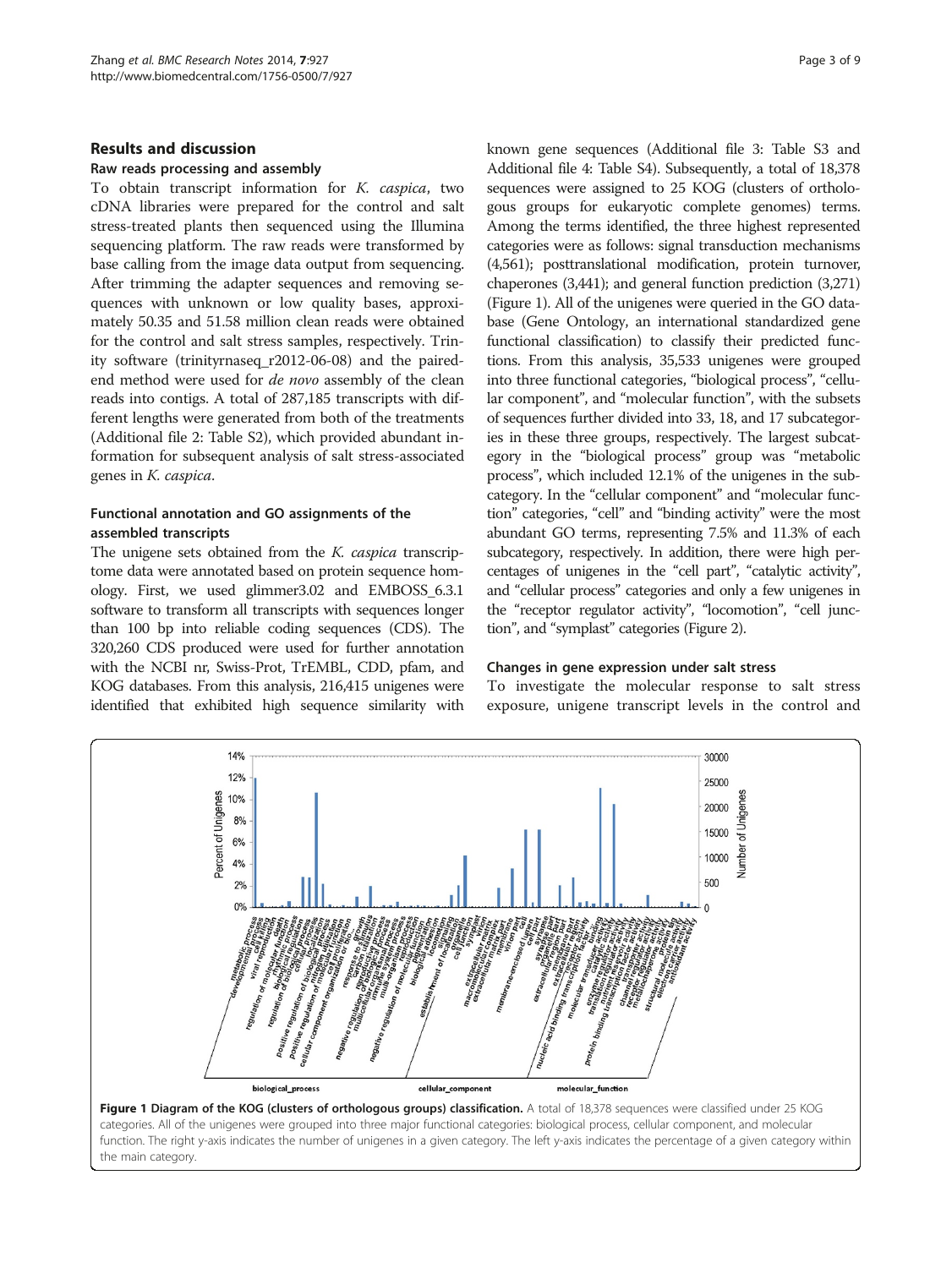<span id="page-3-0"></span>

salt stress treatments were calculated as RPKM (reads per kilobase per million reads), which eliminates the influence of gene length and sequencing discrepancy in calculating gene transcript levels and permits a direct comparison between treatments [\[19\]](#page-8-0). Based on the RPKM values observed, 60,127 differentially expressed unigenes were detected (Additional file [5](#page-7-0): Table S5), with 38,123 and 22,005 up- and down-regulated genes, respectively. Salinity imposes a water deficit and ion stress, which have wideranging effects on the activity of plant cells, including inhibition of essential enzymes, cell membrane destabilization, a decrease in nutrient supply, and overproduction of reactive oxygen species (ROS) [\[15,21](#page-8-0)]. The extensive variation observed in the transcriptome (67.3%) indicates complex transcriptional changes in *K. caspica* and comprehensive salt-stress influence on the cellular activity of *K. caspica*.

## Functional annotation of differentially expressed unigenes under salt stress

To identify unigenes involved in metabolic or signal transduction pathways that were significantly enriched under salt stress, all of the differentially expressed sequences were queried in the KEGG database and compared to whole transcriptome data. Among the 60,127 differentially expressed transcripts (DETs), 13,848 genes were well annotated, while the remaining 46,239 genes had low sequence similarity to known sequences in the current database and therefore represent potentially

novel salt-stress responsive genes. The potentially large number of unknown regulated genes suggested that factors involved in salt stress responses in Asteraceae may be distantly related to those identified in other genera. Pathway enrichment analysis revealed that many genes for which annotation data were available were directly or indirectly involved in the salt stress response, namely, primary metabolism, cellular processes, plant hormone signal transduction, plant-pathogen interaction, biosynthesis of secondary metabolism, and plant circadian rhythm (Figure [3](#page-4-0) and Additional file [6:](#page-7-0) Table S6). These findings underscore the large scale re-coordination that occurs during short-term acclimation to salt stress exposure. Among the 4,023 DETs with pathway annotation, 172 DETs were found to be involved in the plant hormone signal transduction after salinity exposure, and 68 DETs were associated with MAPK signaling pathway (Table [1](#page-4-0)). Since very little information about the signaling cascades and the pathway of salinity sensing in Asteraceae is available, the presently identified sequences provide important clues for screening these putative salt stress responsive genes and their associated genes.

## Functional annotation of differentially expressed unigenes involved in ABA-signaling under salt stress

ABA plays a key role in a wide range of developmental processes and adaptive stress responses to environmental stimuli in plants [[22](#page-8-0)]. Many studies have focused on the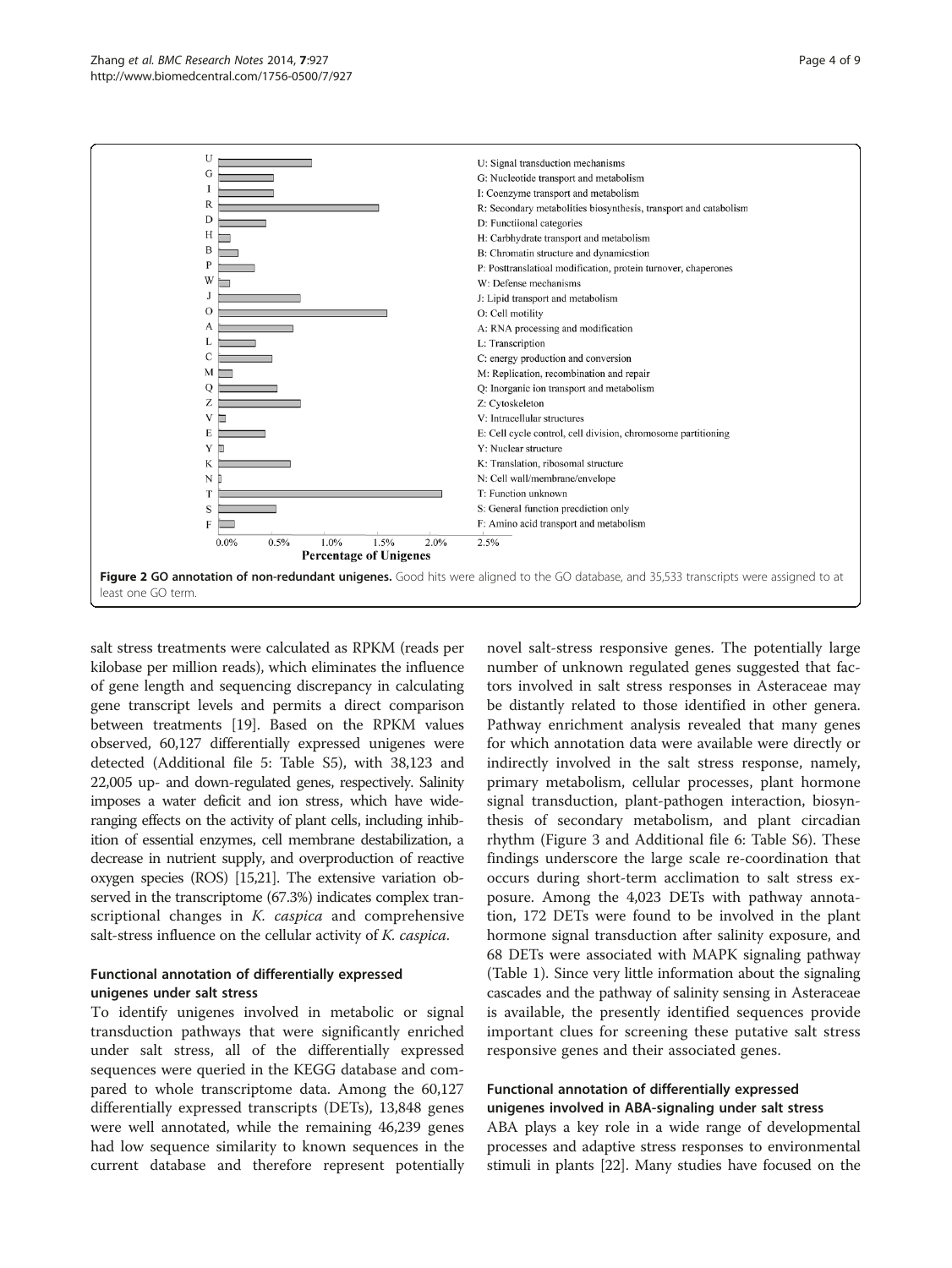<span id="page-4-0"></span>

cellular and molecular responses in plants to ABA, including ABA metabolism, transport, sensing, and signaling. We therefore focused on these physiological processes and highlighted potentially informative findings determined from the analysis.

#### ABA metabolism

ABA is synthesized from carotenoids. 9-cis-epoxycarotenoid dioxygenase (NCED) breaks down the 11, 12 double bond of 9-cis violaxanthin, which results in the formation of  $C_{15}$  xanthoxin within plastids. The subsequent steps of xanthoxin conversion to abscisic aldehyde are catalyzed by abscisic-aldehyde oxidase (AAO3) and xanthoxin dehydrogenase (ABA2) in the cytosol [[23\]](#page-8-0). In the saltstressed K. caspica transcriptome, NCED (comp39466), AAO3 (comp43593), and ABA2 (comp714908) were all identified as up-regulated DETs. Consistent with this finding, carotenoid cleavage dioxygenase (CCD, comp40565), which yields another carotenoid-derived phytohormone from carotenoid and therefore competes with NCED for the same substrate, was down-regulated, further implicating enhanced ABA content in the responses of K. caspica to salt stress.

#### ABA transport

Although ABA is predominantly biosynthesized and metabolized in vascular tissues, it acts in the stomatal

Table 1 Significantly enriched pathways of differentially expressed unigenes

| Pathway category                  | <b>Unigenes No</b> | $\%$ | Ovalue       |  |  |  |  |
|-----------------------------------|--------------------|------|--------------|--|--|--|--|
| Plant hormone signal transduction | 172                | 4.28 | 1.59F-14     |  |  |  |  |
| MAPK signaling pathway            | 68                 | 1.69 | 1.45F-19     |  |  |  |  |
| Calcium signaling pathway         | 32                 | 0.80 | 1.29F-14     |  |  |  |  |
| Nitrogen metabolism               | 29                 | 0.72 | $2.61F - 14$ |  |  |  |  |
| Circadian rhythm                  | 20                 | 0.50 | $2.61F - 14$ |  |  |  |  |
| Steroid hormone biosynthesis      | 11                 | 0.27 | 8.92F-12     |  |  |  |  |

Unigenes No. and % indicate the number and the percentage of unigenes in each pathway from 4023 differentially expressed unigenes mapped to KEGG respectively.

responses of distant guard cells [[24](#page-8-0)-[26\]](#page-8-0). In this way, ABA intercellular regulation and transport are critical for plant responsiveness to osmotic stress. It was recently reported that two G-type ATP-binding cassette (ABC) transporter genes, AtABCG25 and AtABCG40, encode proteins responsible for ABA transport and response in Arabidopsis [[27](#page-8-0)]. The ABC transporter is conserved in many model species from *E. coli* to humans and was reported to transport various metabolites and signaling molecules through the action of phytohormones in an ATP-dependent manner [[28,29\]](#page-8-0). Several different types of ABC transporters (Table [2\)](#page-5-0) were identified as up-regulated DEGs (differentially expressed genes) in K. caspica through BLAST homology searches, but only one unigene (comp306780) belonged to the G-type ABC subfamily. Nevertheless, this finding does not preclude the possibility that other non-G-type ABC transporters or non-ABC transporters identified in K. caspica contribute to cell-to-cell ABA vesicular transport. In fact, two nitrate transporter 1/peptide transporters (NRT1/ PTR) family members involved in the transport of nitrogen (N) compounds were recently characterized as novel ABA transporters in Arabidopsis despite being wholly distinct from ABC transporter family members [\[23](#page-8-0)].

## ABA sensing and signaling

In one proposed model of ABA signaling in Arabidopsis, PYR/RCAR/PYL (Pyrabactin Resistance/Regulatory Component of ABA Receptor/Pyrabactin Resistance 1-Like) family proteins, which act as ABA receptors, recognize and bind to group A PP2C (type 2C protein phosphatase) molecules in the presence of ABA. Subclass III SnRK2s (SNF1-related protein kinase 2) are then released from PP2C-dependent negative regulation, allowing the activated SnRK2s to phosphorylate downstream proteins such as ABA-responsive element (ABRE)-binding transcription factors (ABFs) [\[30](#page-8-0)-[32](#page-8-0)]. Similar regulation of ABA signaling has been detected in other species such as wheat [[30](#page-8-0),[33,34\]](#page-8-0). In *K. caspica*, orthologs of PYL (comp365319, comp38298), PP2C (comp6211), and SnRK2 (comp 30500, comp27671, comp38192) were up-regulated in the salt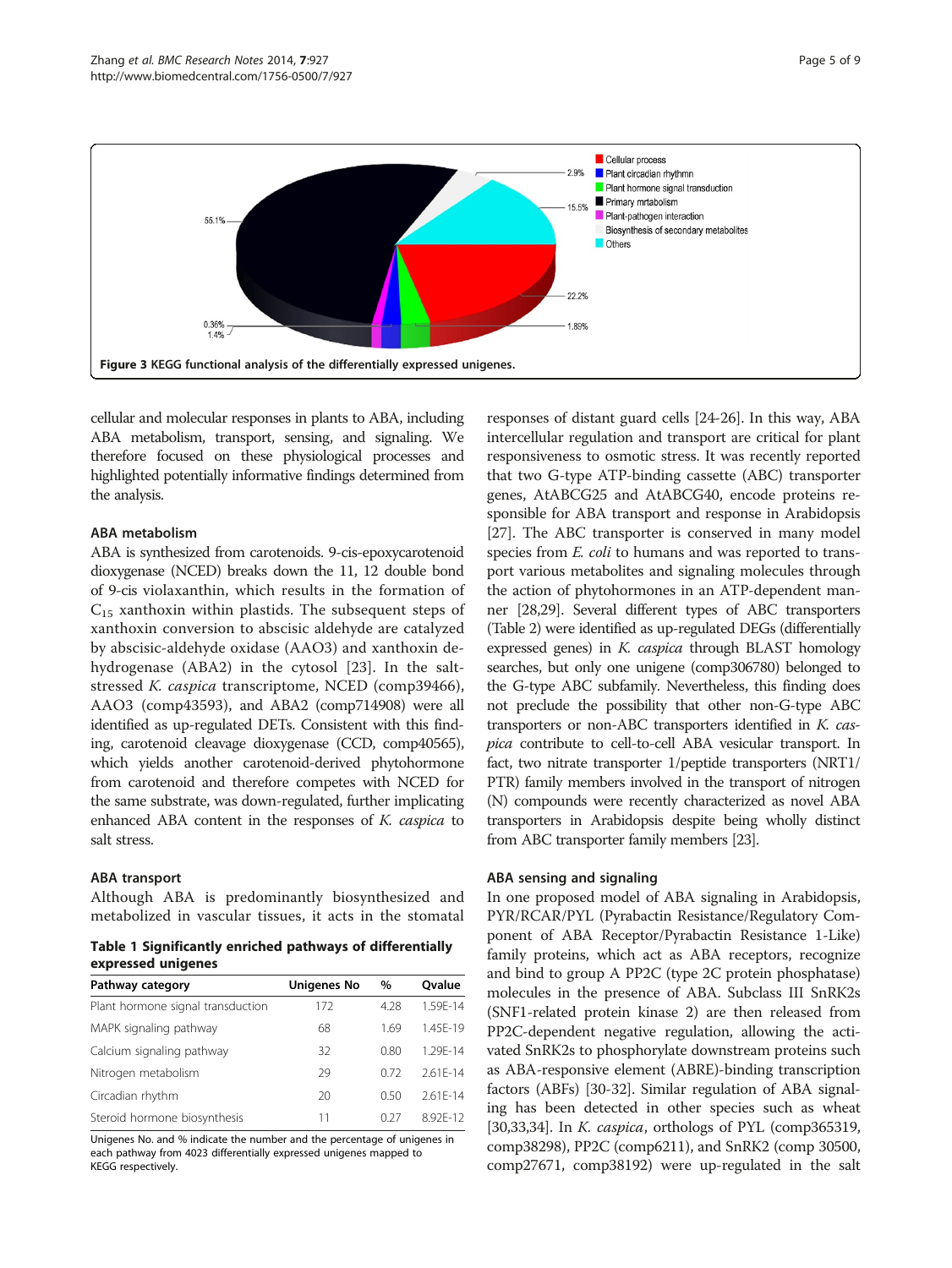| Unigene ID | Length (bp) | <b>Subfamily</b> | Best hit | E-value | <b>Blast annotation/Organism</b><br>ATP-binding cassette sub-family A member 3 [Homo sapiens] |  |
|------------|-------------|------------------|----------|---------|-----------------------------------------------------------------------------------------------|--|
| comp465528 | 297         | A                | Q99758   | 1E-63   |                                                                                               |  |
| comp16398  | 388         | B                | Q8LPT1   | 3E-54   | ABC transporter B family member 6 [Arabidopsis thaliana]                                      |  |
| comp17267  | 328         | B                | Q9ZR72   | 1E-59   | ABC transporter B family member 1 [Arabidopsis thaliana]                                      |  |
| comp450357 | 451         | B                | O704E8   | 2E-61   | ATP-binding cassette sub-family B member 7 [Rattus norvegicus]                                |  |
| comp454701 | 282         | B                | Q8LPK2   | 7E-15   | ABC transporter B family member 2 [Arabidopsis thaliana]                                      |  |
| comp577194 | 451         | B                | Q9NRK6   | 3E-17   | ATP-binding cassette sub-family B member 10 [Homo sapiens]                                    |  |
| comp20933  | 300         |                  | Q9LZJ5   | 9E-47   | ABC transporter C family member 14 [Arabidopsis thaliana]                                     |  |
| comp267971 | 705         | D                | P48410   | 9E-125  | ATP-binding cassette sub-family D member 2-like [Acyrthosiphon pisum]                         |  |
| comp324163 | 542         | D                | P48410   | 4E-40   | ATP-binding cassette sub-family D member 1 [Mus musculus]                                     |  |
| comp352820 | 476         | D                | Q9QY44   | 9E-45   | ATP-binding cassette sub-family D member 2 [Rattus norvegicus]                                |  |
| comp5337   | 228         | D                | Q9UBJ2   | 3E-20   | ATP-binding cassette sub-family D member 2 [Homo sapiens]                                     |  |
| comp481971 | 244         | Е                | P61222   | 5E-30   | ATP-binding cassette sub-family E member 1 [Mus musculus]                                     |  |
| comp29933  | 2612        | F                | Q9UG63   | 0.0     | ATP-binding cassette sub-family F ember 2 [Tribolium castaneum]                               |  |
| comp516400 | 351         | F                | Q8K268   | 2E-33   | ATP-binding cassette sub-family F member 2 [Homo sapiens]                                     |  |
| comp306780 | 297         | G                | Q9H172   | 1E-46   | ATP-binding cassette sub-family G member 4 [Homo sapiens]                                     |  |

## <span id="page-5-0"></span>Table 2 Putative ATP-binding cassette (ABC) transporter genes identified as up-regulated DEGs in K. caspica



(AT4G33950), SNRK2.7 (AT4G40010), SNRK2.8 (AT1G78290), SNRK2.9 (AT2G23030), SNRK2.10 (AT1G60940), PP2CA (AT3G11410), HAI1(AT5G59220), AHG1(AT5G51760), PP2CG1(AT2G33700), AP2C1(AT2G30020), HAI2(AT1G07430), PIA1(AT2G20630), HAI3(AT2G29380), PP2C74(AT5G36250), AtHAB1 (AT1G72770), AtABI2(AT5G57050), and AtABI1(AT4G26080).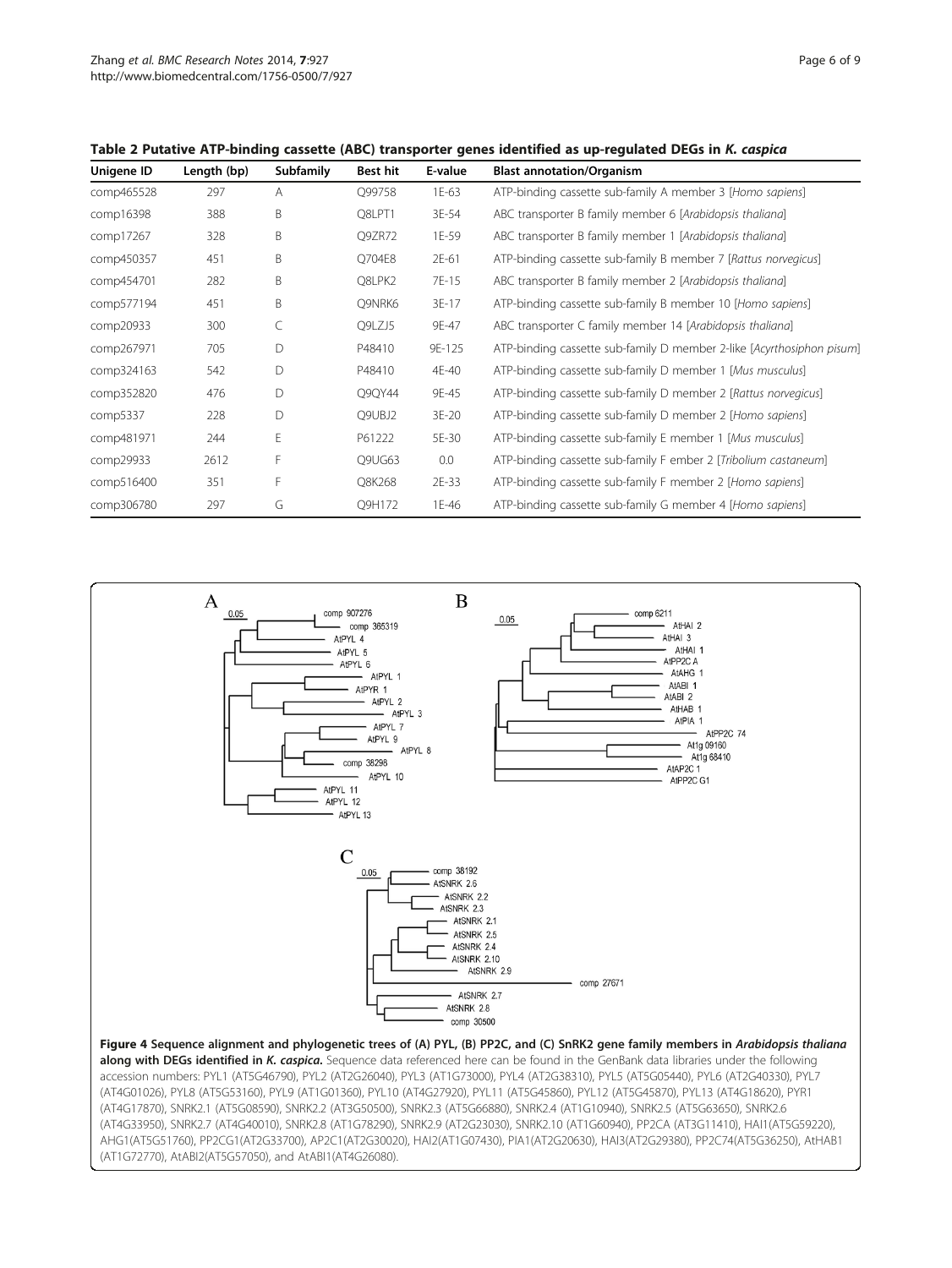stress sample (Figure [4\)](#page-5-0), indicating that the regulation of ABA signaling is indeed conserved among plant species.

Based on phylogenetic analysis, the DEGs comp365319, comp38298, and comp907276 in K. caspica grouped together with AtPYL4-9 (Figure [4](#page-5-0)). Since AtPYL4, AtPYL5, AtPYL6, AtPYL8, and AtPYL9 have been found to inhibit PP2Cs even in the absence of ABA [[35](#page-8-0)] and considering that the ectopic expression of PYL5 and PYL8 in Arabidopsis results in enhanced drought resistance [\[36,37](#page-8-0)], comp365319, comp38298, and comp907276 may function independently of ABA as positive regulators in the salinity response of K. caspica. Moreover, AtHAI1, AtHAI2, and AtHAI3 (Highly ABA-Induced PP2Cs) and the DEG comp6211 in K. caspica made up the clade A PP2Cs (Figure [4\)](#page-5-0), which had the greatest effect on ABAindependent low water potential phenotypes and less of an effect on classical ABA sensitivity phenotypes [[38](#page-8-0)]. Thus, comp6211 was associated with known clade A PP2Cs in ABA-independent salinity-associated signaling. Furthermore, physiological analyses illustrated that the DEGs comp27671, comp30500, and comp38192 were classified into groups I, II, and III, respectively (Figure [4\)](#page-5-0). Of these, only group III SnRKs are considered ABA-dependent kinases [\[39](#page-8-0),[40\]](#page-8-0). It nevertheless remains possible that many of the K. caspica DEGs may be involved in ABAindependent salinity-signaling cascades.

## Real-time PCR validation of differentially expressed unigenes

To validate the transcriptome data of K. caspica under salt stress, five DEGs that were found to be up-regulated in K. caspica exposed to salt stress, namely, orthologs of SnRK2 (comp38192, comp 30500), PYL (comp38298, comp365319), and PP2C (comp6211), were selected for real-time PCR analysis using two-month-old K. caspica seedlings treated with 300 mM NaCl. As shown in Figure 5, all five genes exhibited enhanced expression at certain points during the treatment period, confirming the comparative transcriptome data for salt-stressed K. caspica. Comp6211 and comp30500, which are predicted

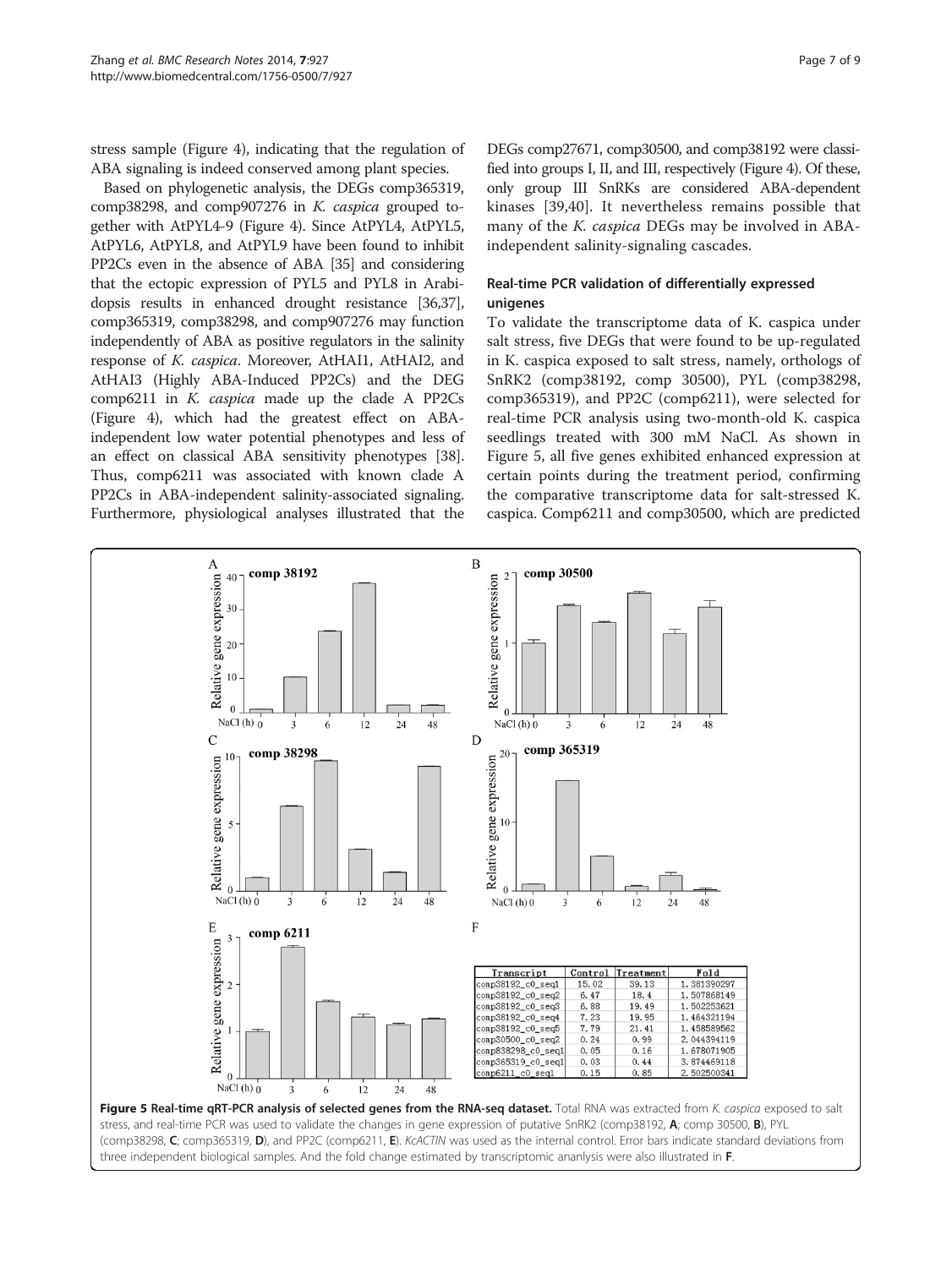<span id="page-7-0"></span>to be ABA-independent signaling components, also changed over the course of the treatment period, implicating their functions in K. caspica responses to salinity. As ABA receptors, PYL (comp38298, C; comp365319, D)responded earlier in the presence of salinity stress, recognized and bind to group A PP2C (comp6211, E) molecules. Subclass III SnRK2s (comp38192, A; comp 30500, B), which responded to salinity stress at 12 h, a little later than PYL (comp38298, C; comp365319, D) and PP2C (comp6211, E), are then activated, allowing the SnRK2s to phosphorylate downstream proteins. And the expression of the five genes was comparable with the fold change estimated by transcriptomic data illustating that the changes presented in real-time PCR are biologically significant. Taken together, these results validated the involvement of ABA in K. caspica subjected to salt stress. Actually, ABA is universal as stress-invlolved hormone in plant kimdom. Besides, the core components in ABA signaling have been obtained in rice, Selaginella moellendorffi, Physcomitrella patens, Ostreococcus tauri [\[41\]](#page-8-0). Although the PYR/PYL/RCAR–PP2C– SnRK2 pathway model has been established [\[41](#page-8-0)], it is not clear whether this model can explain all ABA responses in plant kindom. It is necessary to determine whether these redundant variants are dependent on or independent of the core ABA pathway among different plants.

## Other DGEs involved in other hormone signaling

Plants adapt to adverse environments by integrating growth and development to environmentally activate cues. Besides ABA, several DGE involved in other hormone signaling indicated multiple hormone crosstalks in K.caspica responses to salt stress. For example, GA integrates generic responses into abiotic stress tolerance via the DELLA proteins [\[42](#page-8-0)] (comp30323, comp47577) to regulate plant development. Auxin modulate plant development,especially root system architecture, to defense for salt stress by SAUR family protein (comp 31574, comp181105, etc.) and auxin responsive GH3 gene family (comp324952, comp9514, etc.) [\[43,44\]](#page-8-0); Brassinosteroid (BR) and ethylene, which respectively mediated by BR-signaling kinase (comp768925), ethyle-reponsive transcription factor (ERF1, comp20087; ERF2, comp382497), and EIN3-binding F-box protein (EBF1-2, comp768925), are also involved in strateges plants take to cope with unfavorable conditions[[45,46\]](#page-8-0). Therefore, the response to salt stress in K.caspica is a comprehensive regulatory network in term of the plant hormones signaling cascade, and need further elucidated.

## Conclusion

This study profiled the transcriptome of *K. caspica* under salt stress using Illumina RNA-seq technology to identify responsive genes and specific pathways involved in the salinity response of K. caspica. The transcriptome profile data provide a foundation for further investigation of the molecular basis underlying salt stress tolerance in this species. Several key genes involved in ABA metabolism, transport, sensing, and signaling functions were found to be induced by salt stress treatment. Thus, the transcriptome profiling approach and subsequent gene expression analysis in K. caspica provide important clues for the identification of functional genes and the contribution of the ABA signaling pathway to the salt tolerance of Asteraceae plants.

## Additional files

[Additional file 1: Table S1.](http://www.biomedcentral.com/content/supplementary/1756-0500-7-927-S1.docx) Primer pairs used for real-time.

[Additional file 2: Table S2.](http://www.biomedcentral.com/content/supplementary/1756-0500-7-927-S2.doc) Overview of de novo assembly statistics for K. caspica transcriptome sequencing.

[Additional file 3: Table S3.](http://www.biomedcentral.com/content/supplementary/1756-0500-7-927-S3.zip) Detailed information for 216,415 unigenes annotated in the K. caspica transcriptome.

[Additional file 4: Table S4.](http://www.biomedcentral.com/content/supplementary/1756-0500-7-927-S4.doc) Overview of unigene annotation statistics collected from the NCBI nr, Swiss-Prot, TrEMBL, CDD, pfam, and KOG databases.

[Additional file 5: Table S5.](http://www.biomedcentral.com/content/supplementary/1756-0500-7-927-S5.xlsx) Detailed information for 60,127 differentially expressed unigenes between the control and salt stress samples.

[Additional file 6: Table S6.](http://www.biomedcentral.com/content/supplementary/1756-0500-7-927-S6.xlsx) KEGG functional analysis of the differentially expressed unigenes.

#### Competing interests

The authors declare that they have no competing interests.

#### Authors' contributions

ZX carried out the molecular genetic studies, participated in the design of the study, performed the data analysis, and drafted the manuscript. LM carried out the sequence alignment and performed the data analysis. CD participated in gene expression assay. ZF conceived of the study, and participated in its design and coordination and helped to draft the manuscript. All authors read and approved the final manuscript.

#### Acknowledgements

This work was supported by the National Natural Science Foundation of China (No. 30960035) and the 973 Pre-Research Project of the Ministry of Science and Technology, China (2012CB722204).

#### Received: 4 November 2013 Accepted: 11 December 2014 Published: 17 December 2014

#### References

- Allakhverdiev SI, Sakamoto A, Nishiyama Y, Inaba M, Murata N: Ionic and osmotic effects of NaCl-induced inactivation of photosystems I and II in Synechococcus sp. Plant Physiol 2000, 123:1047–1056.
- 2. Zhang YC, Rui TZ: Study on relationship between anatomical structure of leaves of Karelinia caspica (pall) less and ecological environment. J Ningxia Agric Coll 2003, 24(1):31–34.
- 3. Han JL, Zhao KF: The structure, function, and salt-secreted mechanism of salt glands. J Shangdong Norm Univ (Nat Sci) 2001, 16(2):194-198.
- 4. Cheng CP: Modified saline soil-Kareliana caspica. Life Sci 1991, 4:6–7.
- 5. Wang Z, Gerstein M, Snyder M: RNA-Seq: a revolutionary tool for transcriptomics. Nat Rev Genet 2009, 10:57–63.
- 6. Nagalakshmi U, Wang Z, Waern K, Shou C, Raha D, Gerstein M, Snyder M: The transcriptional landscape of the yeast genome defined by RNA sequencing. Science 2008, 320:1344–1349.
- 7. Mortazavi A, Williams BA, McCue K, Schaeffer L, Wold B: Mapping and quantifying mammalian transcriptomes by RNA-Seq. Nat Methods 2008, 5:621–628.